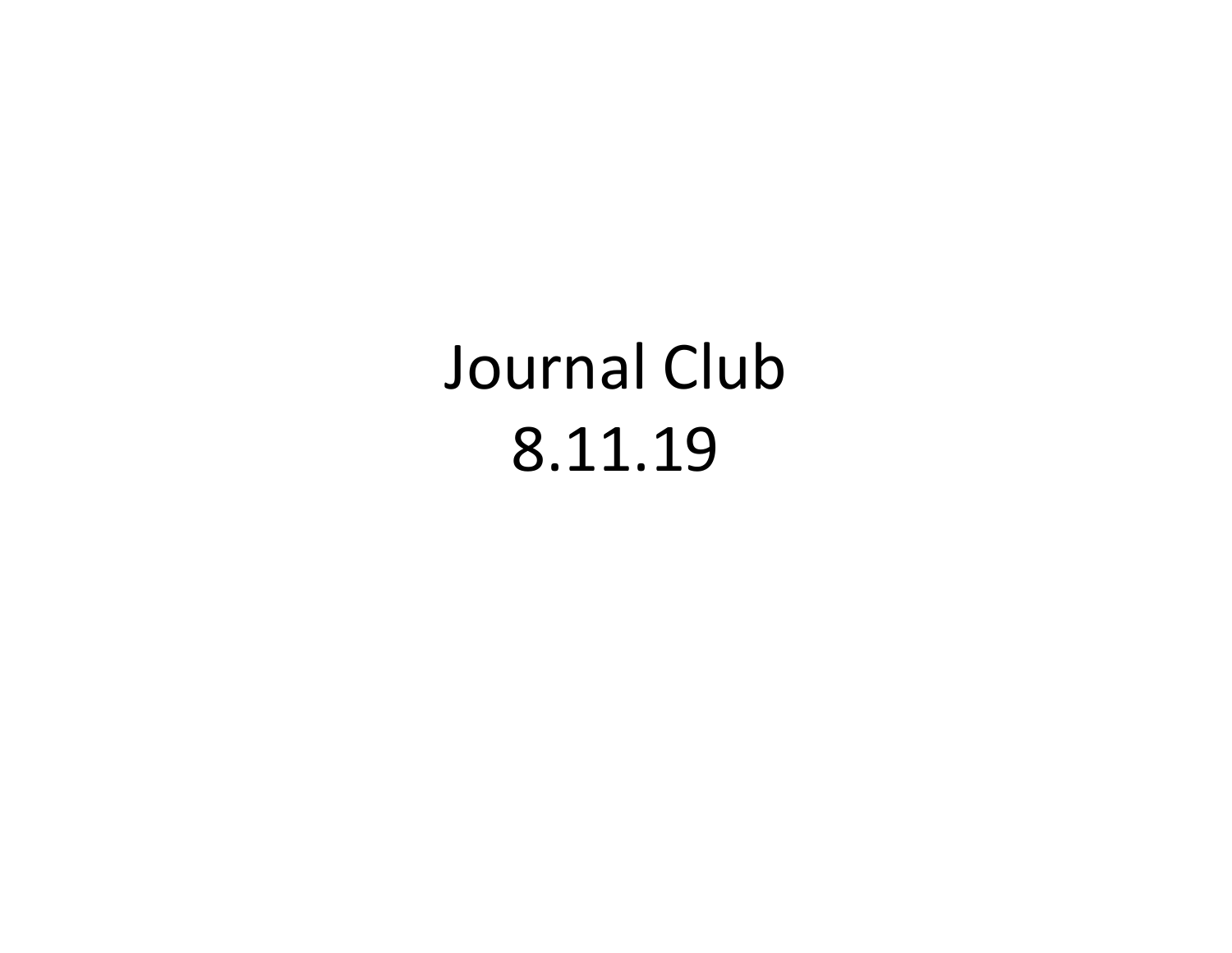# Acceptability of a mindfulness intervention for depressive symptoms among African-American women in a community health center: A qualitative study Acceptability of a mindfulness int<br>symptoms am<br>African-American women in a con<br>qualitative st<br>dialitative st<br>Inger Burnett-Zeiglera<sup>a</sup>, Maureen D. S<br>Katherine L. Wisner<sup>a</sup> ,Jud on for depressive<br>
rhealth center: A<br>
, Sunghyun Hong<sup>a</sup>,<br>
sowitz<sup>b</sup> symptoms among<br>African-American women in a community health center: A<br>qualitative study<br>Inger Burnett-Zeigleraª, Maureen D. Satyshurª, Sunghyun Hongª,<br>Katherine L. Wisnerª ,Judith Moskowitz<sup>b</sup><br>a Northwestern University, Fe

#### Inger Burnett-Zeiglera<sup>a</sup>, Maureen D. Satyshur<sup>a</sup>, Sunghyun Hong<sup>a</sup>,  $, \, \,$ Katherine L. Wisner<sup>a</sup> , Judith Moskowitz<sup>b</sup>

African-American women in a community health center: A<br>qualitative study<br>Inger Burnett-Zeiglera<sup>a</sup>, Maureen D. Satyshur<sup>a</sup>, Sunghyun Hong<sup>.</sup><br>Katherine L. Wisner<sup>a</sup> ,Judith Moskowitz<sup>b</sup><br>a Northwestern University, Feinberg S qualitative study<br>
Inger Burnett-Zeiglera<sup>a</sup>, Maureen D. Satyshur<sup>a</sup>, Sunghyun Hong<sup>a</sup>,<br>
Katherine L. Wisner<sup>a</sup> ,Judith Moskowitz<sup>b</sup><br>
a Northwestern University, Feinberg School of Medicine, Department of<br>
Bychiatry and Beh Sciences, Chicago, IL, United States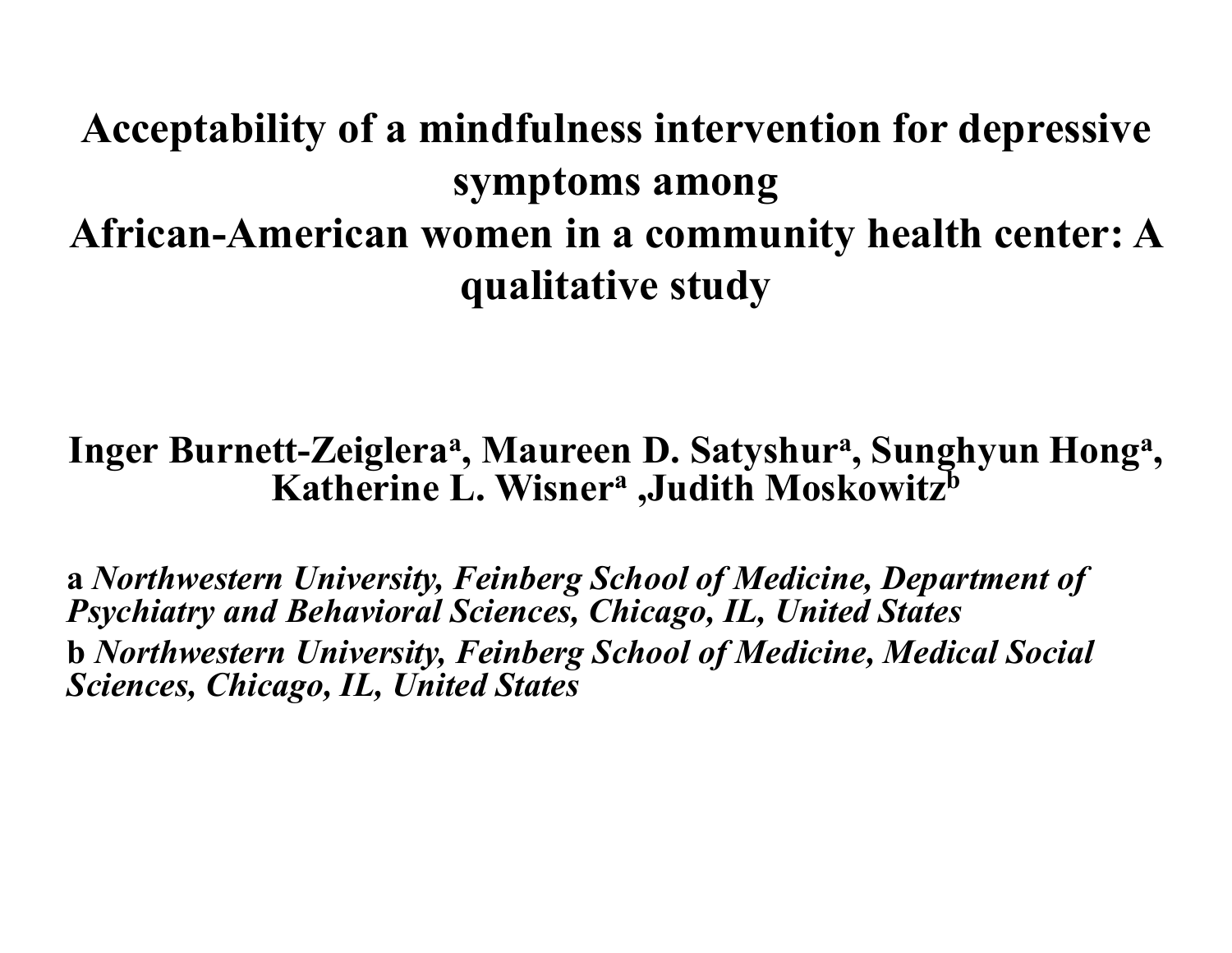

• Concept been explored by Buddhist traditions

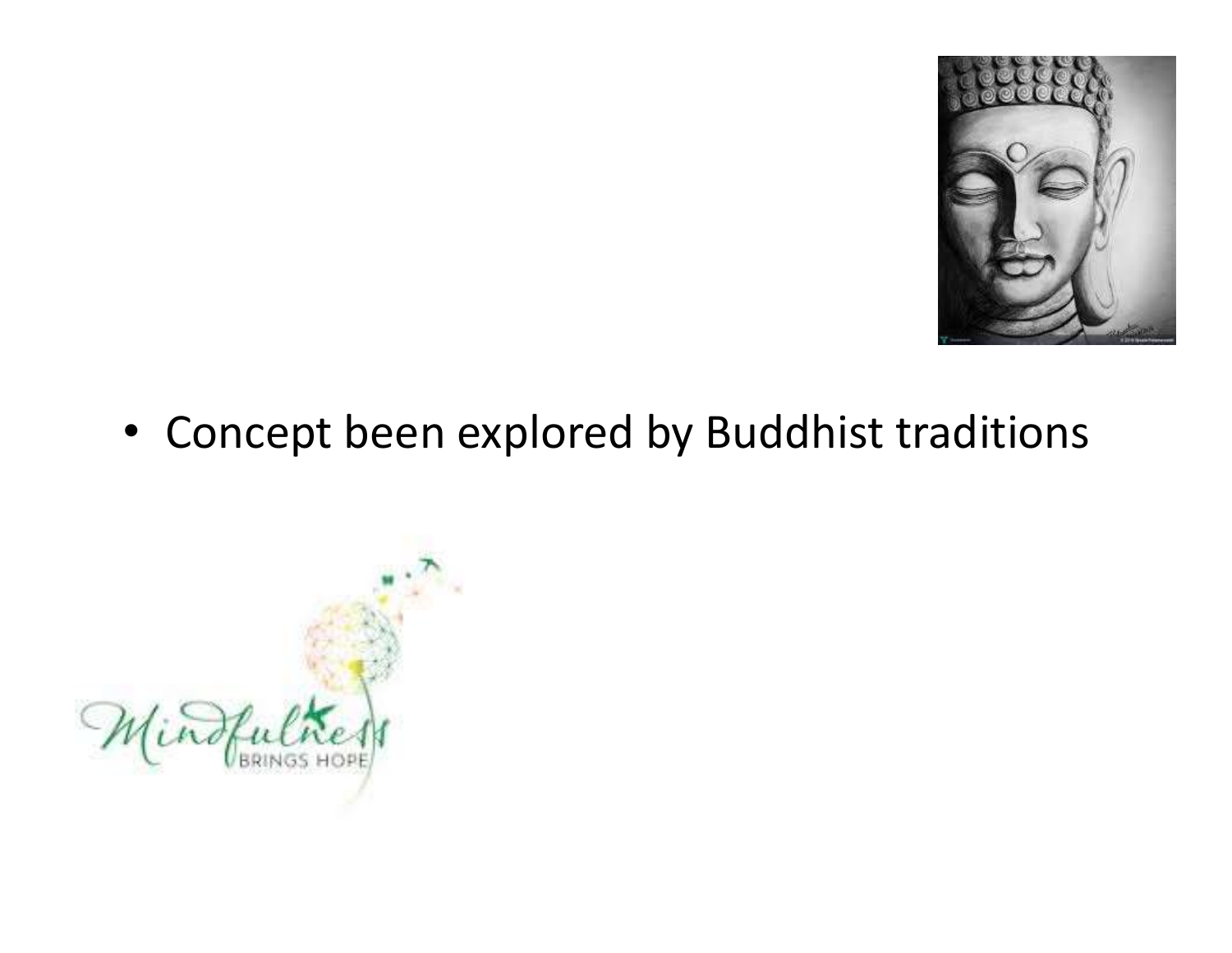

Mindfulness is a method of paying close<br>
attention to your thoughts, moods, sensation,<br>
emotions in the moment with out judgement What is<br>
mindfulness is a method of paying close<br>
attention to your thoughts, moods, sensation,<br>
emotions in the moment with out judgement<br>
which one can develop through the practice of What is<br>
Mindfulness is a method of paying close<br>
attention to your thoughts, moods, sensation,<br>
emotions in the moment with out judgement<br>
which one can develop through the practice of<br>
meditation and through other traini Windfulness is a method of paying close<br>attention to your thoughts, moods, sensation,<br>emotions in the moment with out judgement<br>which one can develop through the practice of<br>meditation and through other training. Mindfulness is a method of paying close<br>attention to your thoughts, moods, sensation,<br>emotions in the moment with out judgement<br>which one can develop through the practice of<br>meditation and through other training.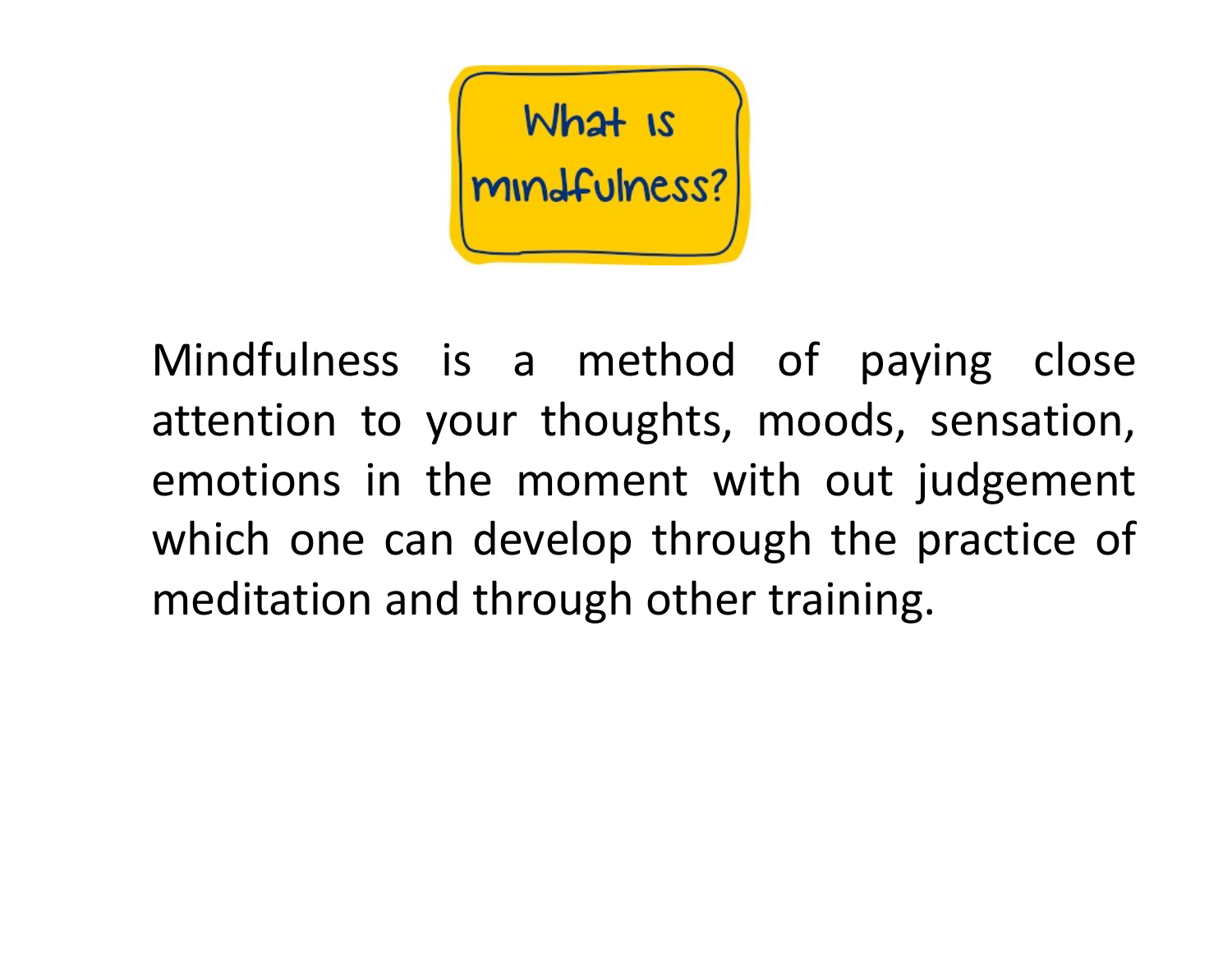- Jon Kabat-Zinn in the early 1980s.
- Jon Kabat-Zinn in the early 1980s.<br>• MBSR is a form of integrative therapy<br>that taps into the powerful interaction<br>of the mind and body Jon Kabat-Zinn in the early 1980s.<br>
MBSR is a form of integrative therapy<br>
that taps into the powerful interaction<br>
of the mind and body. Jon Kabat-Zinn in the early 1980s.<br>
MBSR is a form of integrative therapy<br>
that taps into the powerful interaction<br>
of the mind and body.<br>
MBSR is a nonreligious program that • Jon Kabat-Zinn in the early 1980s.<br>
• MBSR is a form of integrative therapy<br>
that taps into the powerful interaction<br>
of the mind and body.<br>
• MBSR is a nonreligious program that<br>
focuses on cultivating an enhanced<br>
mome
- MBSR is a form of integrative therapy<br>that taps into the powerful interaction<br>of the mind and body.<br>MBSR is a nonreligious program that<br>focuses on cultivating an enhanced<br>moment-to-moment awareness of<br>experience MBSR is a form of integrative therapy<br>that taps into the powerful interaction<br>of the mind and body.<br>MBSR is a nonreligious program that<br>focuses on cultivating an enhanced<br>moment-to-moment awareness of<br>experience experience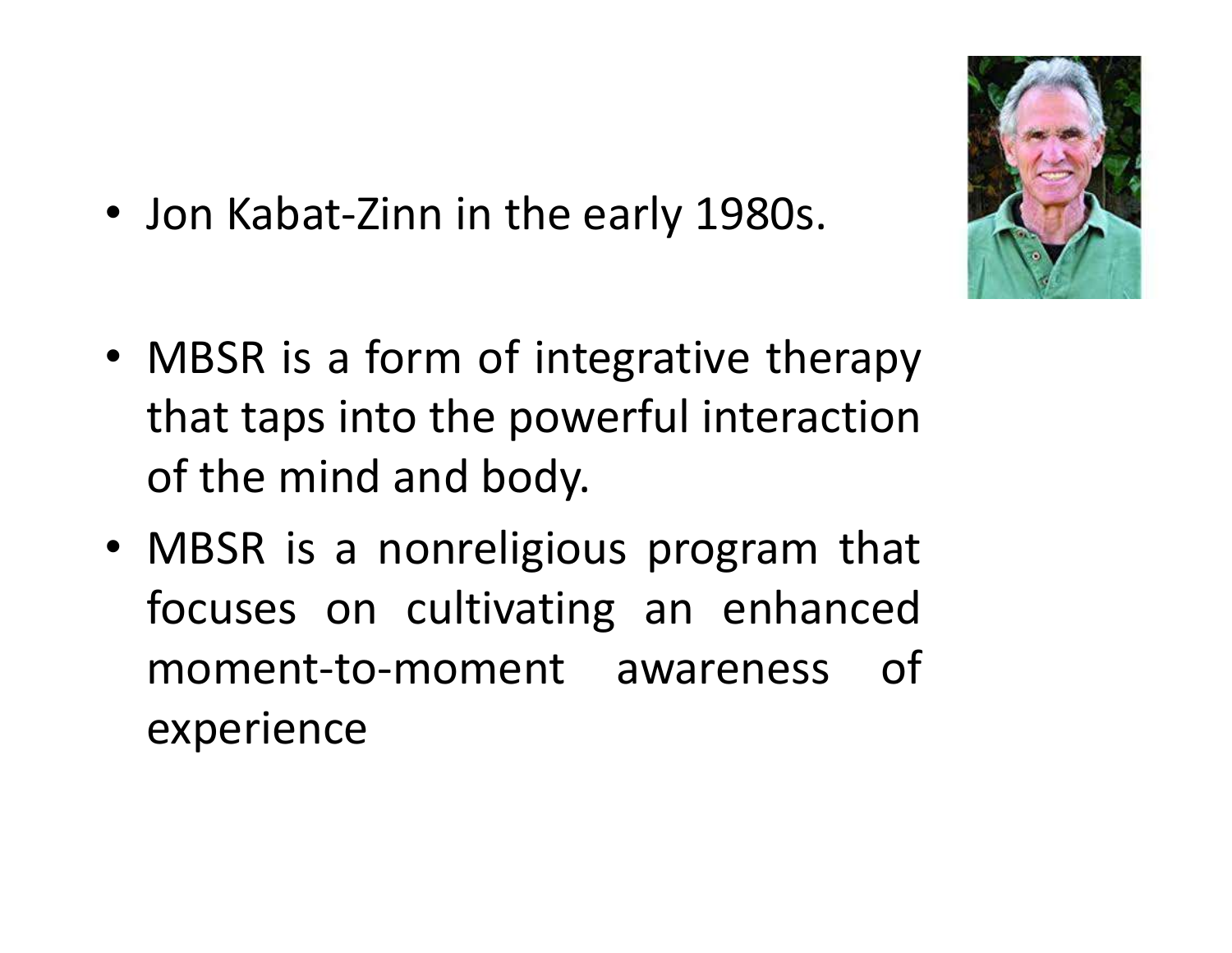### **MBSR**

- MBSR is an 8-week treatment program that is aimed at reducing stress via enhanced mindfulness skills developed through regular meditation practices.
- The Programme consists of 2 to 2.5 hours of group classes with a trained yoga instructor & provides a audiotaped home practice as well.
- Chronic Pain, Stress, Anxiety.
- Still evidence is not established.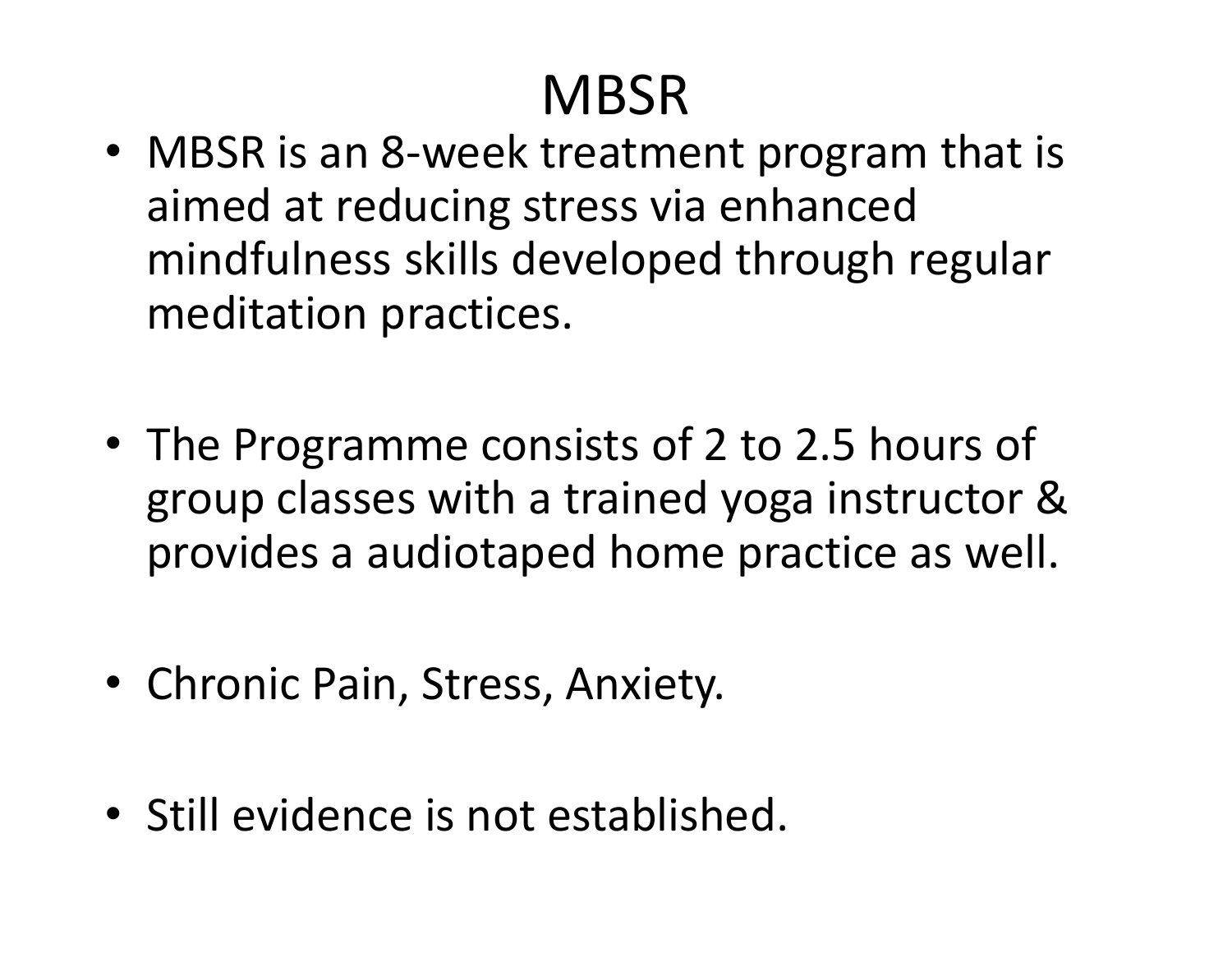# **MBCT**



- Segal, Williams, and Teasdale.
- MBCT programme is mainly for recurrent depression.
- Goal is to interrupt the automatic process and teach the participant to focus less on incoming stimuli.
- MDD.
- This is a evidence based technique.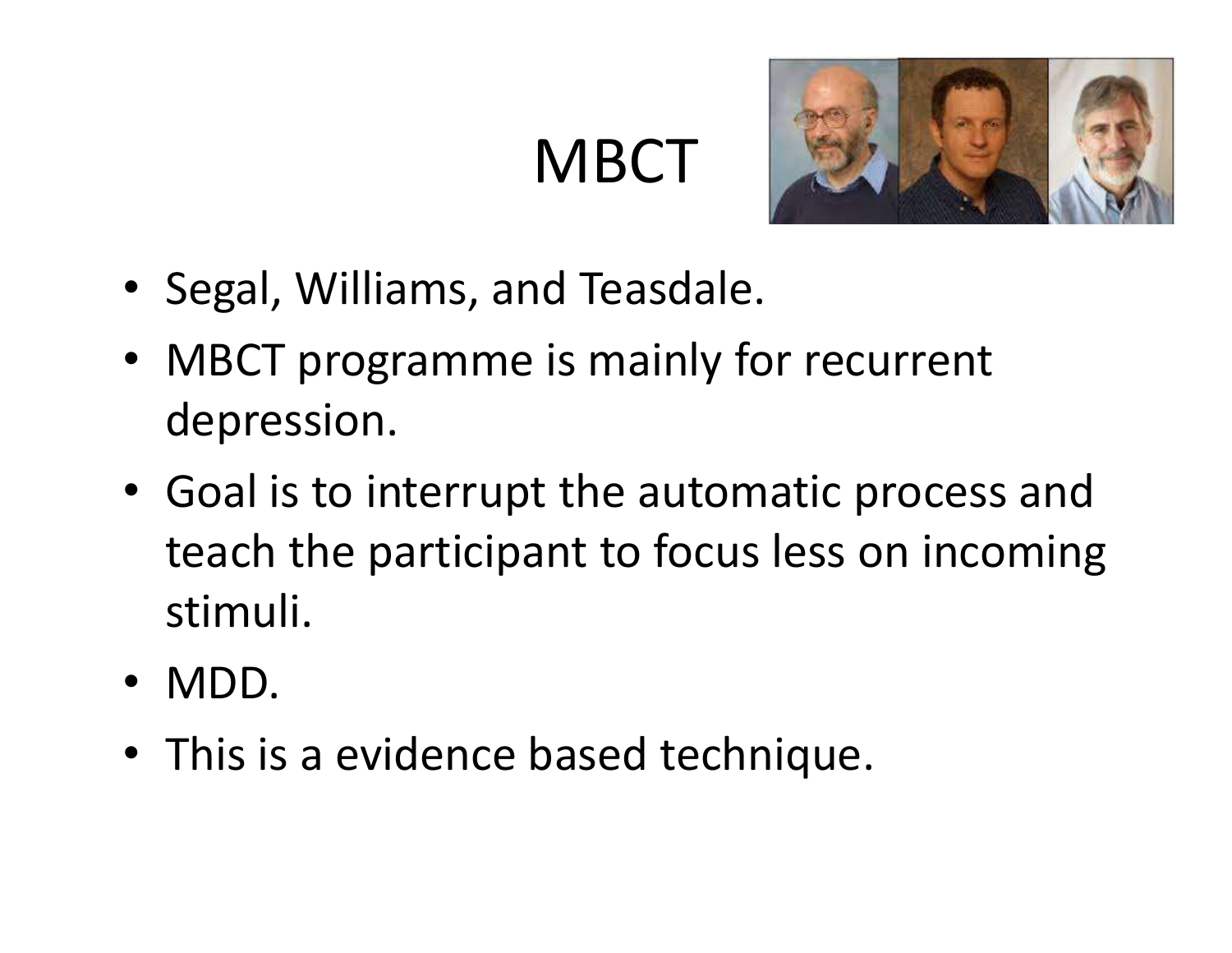- 
- MBCT is an adaptation of MBSR.<br>• same basic format and structure an 8-week • MBCT is an adaptation of MBSR.<br>• same basic format and structure – an 8-week<br>class. class.
- MBCT is an adaptation of MBSR.<br>
 same basic format and structure an 8-week<br>
class.<br>
 MBCT was developed to prevent future<br>
episodes of depression in people with a history<br>
of recurrent depression MBCT is an adaptation of MBSR.<br>
same basic format and structure – an 8-week<br>
class.<br>
MBCT was developed to prevent future<br>
episodes of depression in people with a history<br>
of recurrent depression. MBCT is an adaptation of MBSR.<br>
same basic format and structure – a<br>
class.<br>
MBCT was developed to preven<br>
episodes of depression in people with<br>
of recurrent depression.<br>
MBCT replaces some of the content<br>
with a facus an • same basic format and structure – an 8-week<br>class.<br>• MBCT was developed to prevent future<br>episodes of depression in people with a history<br>of recurrent depression.<br>• MBCT replaces some of the content of MBSR<br>with a focus
- same basic format and structure an o-week<br>class.<br>MBCT was developed to prevent future<br>episodes of depression in people with a history<br>of recurrent depression.<br>MBCT replaces some of the content of MBSR<br>with a focus on spe Class.<br>
MBCT was developed to prevent future<br>
episodes of depression in people with a history<br>
of recurrent depression.<br>
MBCT replaces some of the content of MBSR<br>
with a focus on specific patterns of negative<br>
thinking th MBCI was developed to prevent future<br>episodes of depression in people with a history<br>of recurrent depression.<br>MBCT replaces some of the content of MBSR<br>with a focus on specific patterns of negative<br>thinking that people wit episodes of depression in people with<br>of recurrent depression.<br>MBCT replaces some of the content<br>with a focus on specific patterns of<br>thinking that people with depress<br>vulnerable to, but which we all ex<br>from time to time.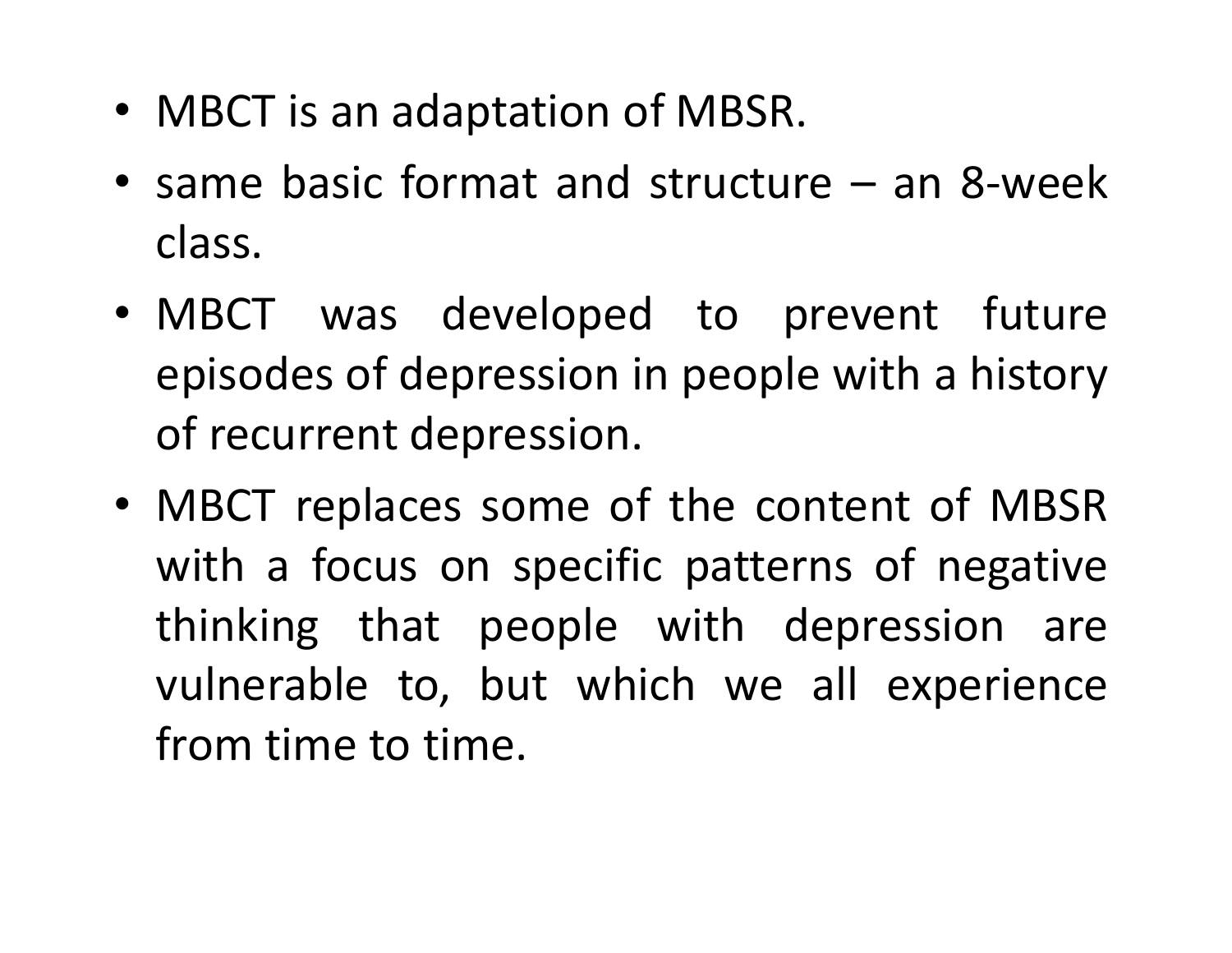• Mind-Body practices: Mind and body<br>practices are a large and diverse group of<br>techniques that are administered or taught to Mind-Body practices: Mind and body<br>practices are a large and diverse group of<br>techniques that are administered or taught to<br>others by a trained practitioner or teacher Mind-Body practices: Mind and body<br>practices are a large and diverse group of<br>techniques that are administered or taught to<br>others by a trained practitioner or teacher.<br>Examples include acupuncture massage Mind-Body practices: Mind and body<br>practices are a large and diverse group of<br>techniques that are administered or taught to<br>others by a trained practitioner or teacher.<br>Examples include acupuncture, massage<br>therany meditat Mind-Body practices: Mind and body<br>practices are a large and diverse group of<br>techniques that are administered or taught to<br>others by a trained practitioner or teacher.<br>Examples include acupuncture, massage<br>therapy, medita Mind-Body practices: Mind and body<br>practices are a large and diverse group of<br>techniques that are administered or taught to<br>others by a trained practitioner or teacher.<br>Examples include acupuncture, massage<br>therapy, medita Mind-Body practices: Mind and body<br>practices are a large and diverse group of<br>techniques that are administered or taught to<br>others by a trained practitioner or teacher.<br>Examples include acupuncture, massage<br>therapy, medita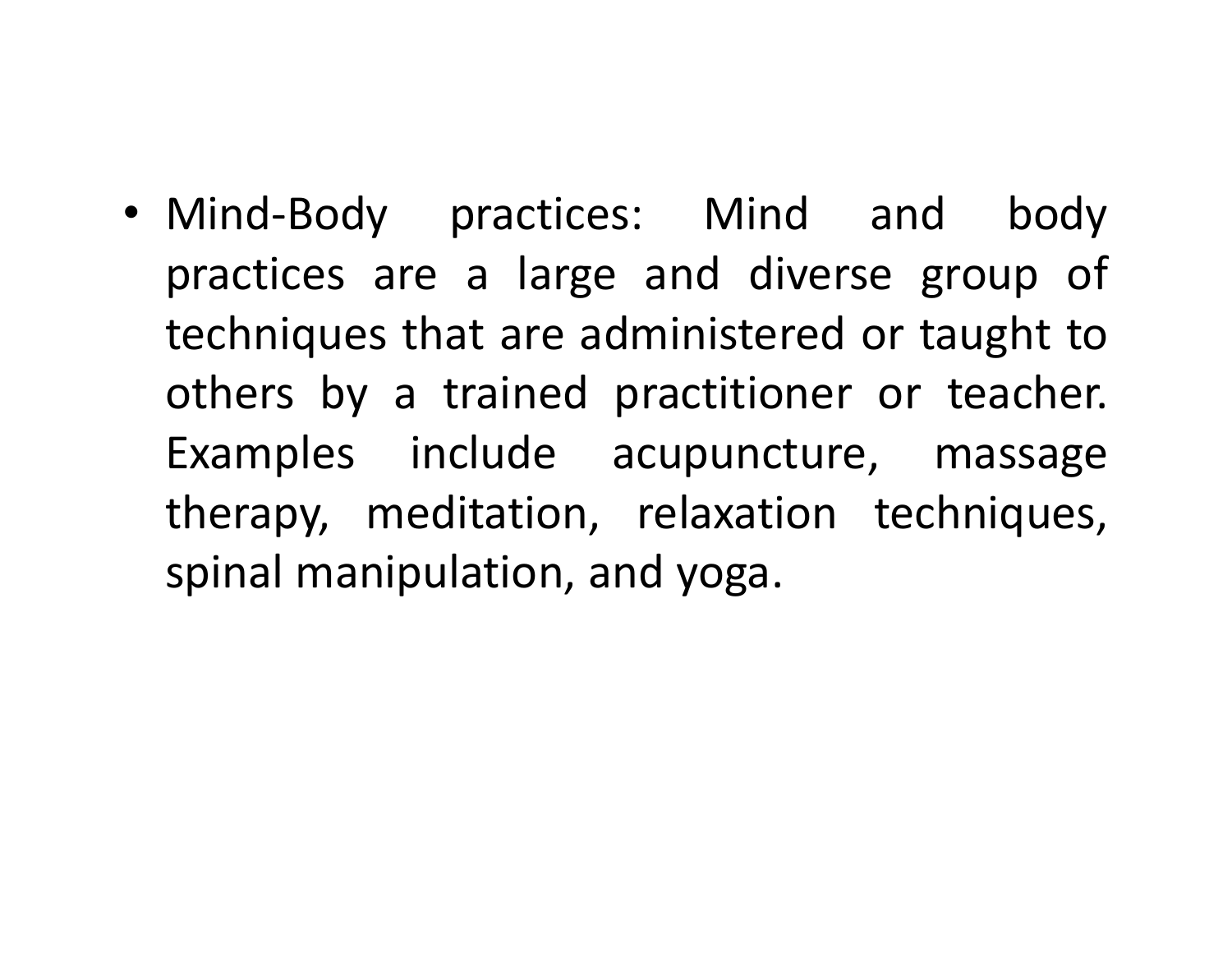## Aim

Aim<br>Explore participant perspectives on the<br>acceptability and perceived utility of the Aim<br>Explore participant perspectives on the<br>acceptability and perceived utility of the<br>mindfulness intervention content, and Aim<br>Explore participant perspectives on the<br>acceptability and perceived utility of the<br>mindfulness intervention content, and<br>suggestions for modifications of the content Aim<br>Explore participant perspectives on the<br>acceptability and perceived utility of the<br>mindfulness intervention content, and<br>suggestions for modifications of the content<br>and delivery format of the intervention Explore participant perspectives on the<br>acceptability and perceived utility of the<br>mindfulness intervention content, and<br>suggestions for modifications of the content<br>and delivery format of the intervention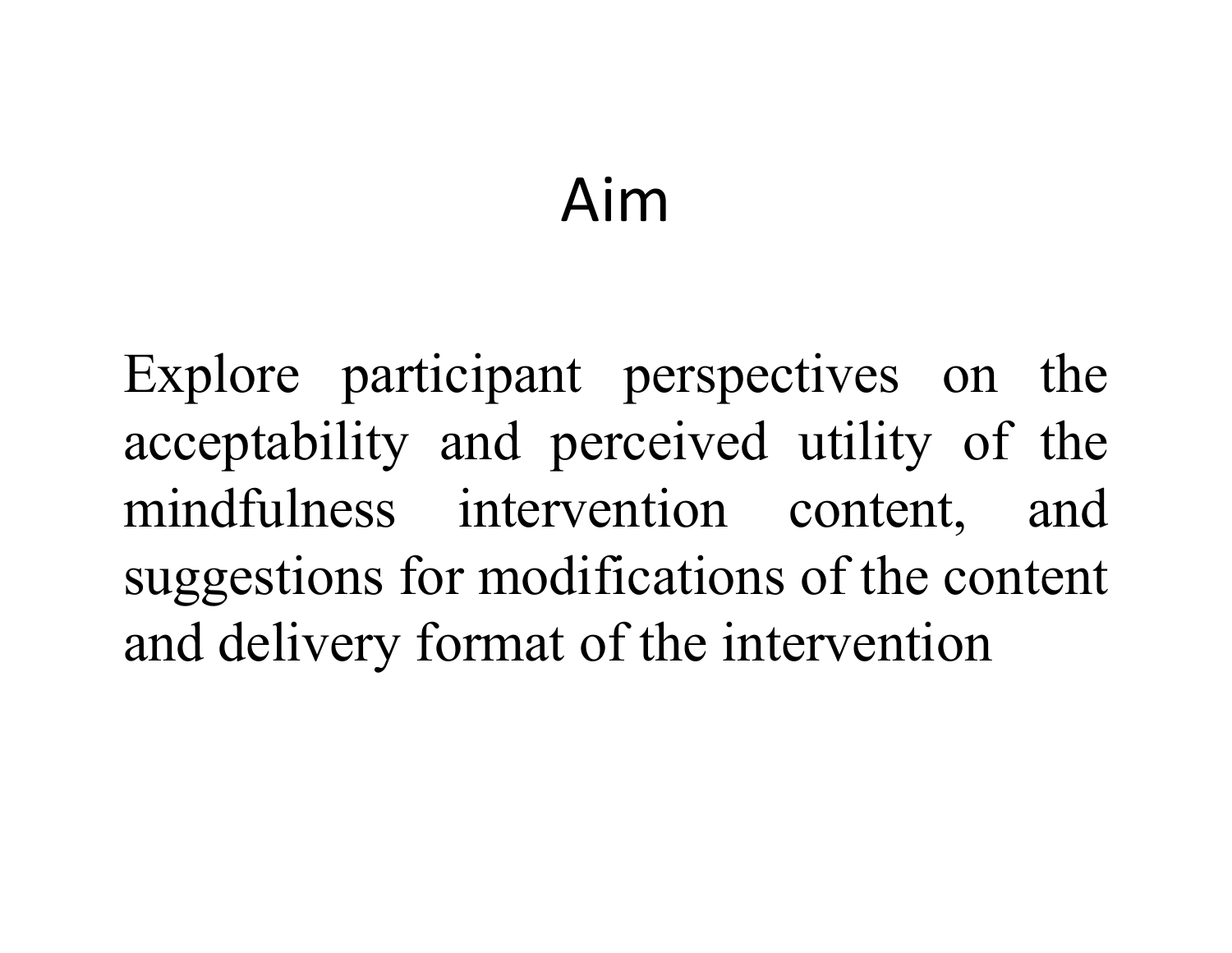# Method

#### Setting and study population

- African American or Hispanic
- Age:18-65
- Score: 15-69
- Advertised in brochures and posters displayed in the clinics.

### Screening and eligibility

- Quick Inventory of Depressive symptomatology Clinician (QIDS-C)16item / 0-3 point scale, QIDS-C=6–24(15-20min )
- Inventory of Depressive Symptomatology Clinician (IDS-C) 30item/ 0-3 point scale IDS-C=15-69(30-40 min)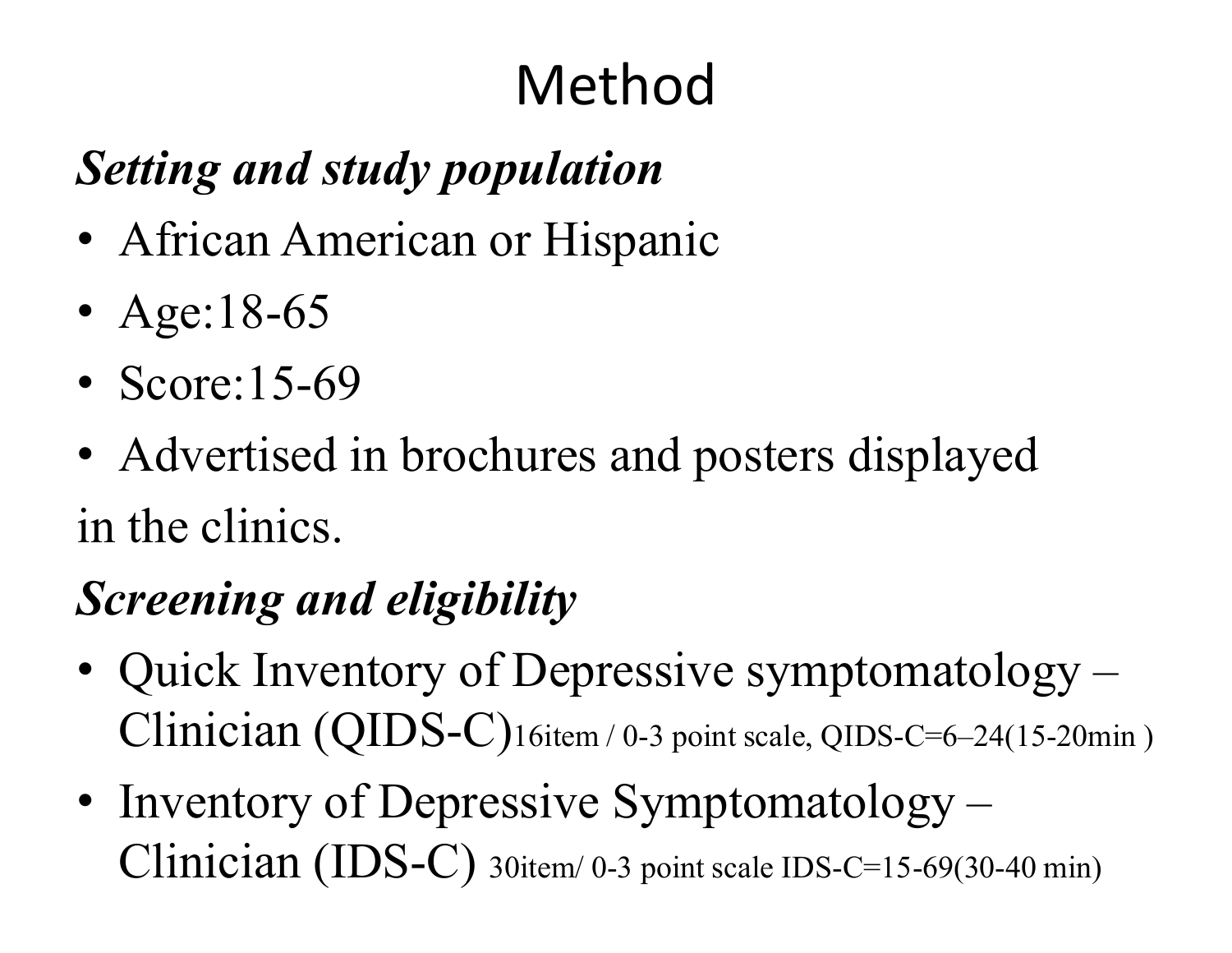# Inclusion/Exclusion

- Met criteria for a mild-severe depressive episode.
- Suicidal plan or attempts(past 30 days)
- Not fluent English.
- Meditation or yoga practice of once a week or more.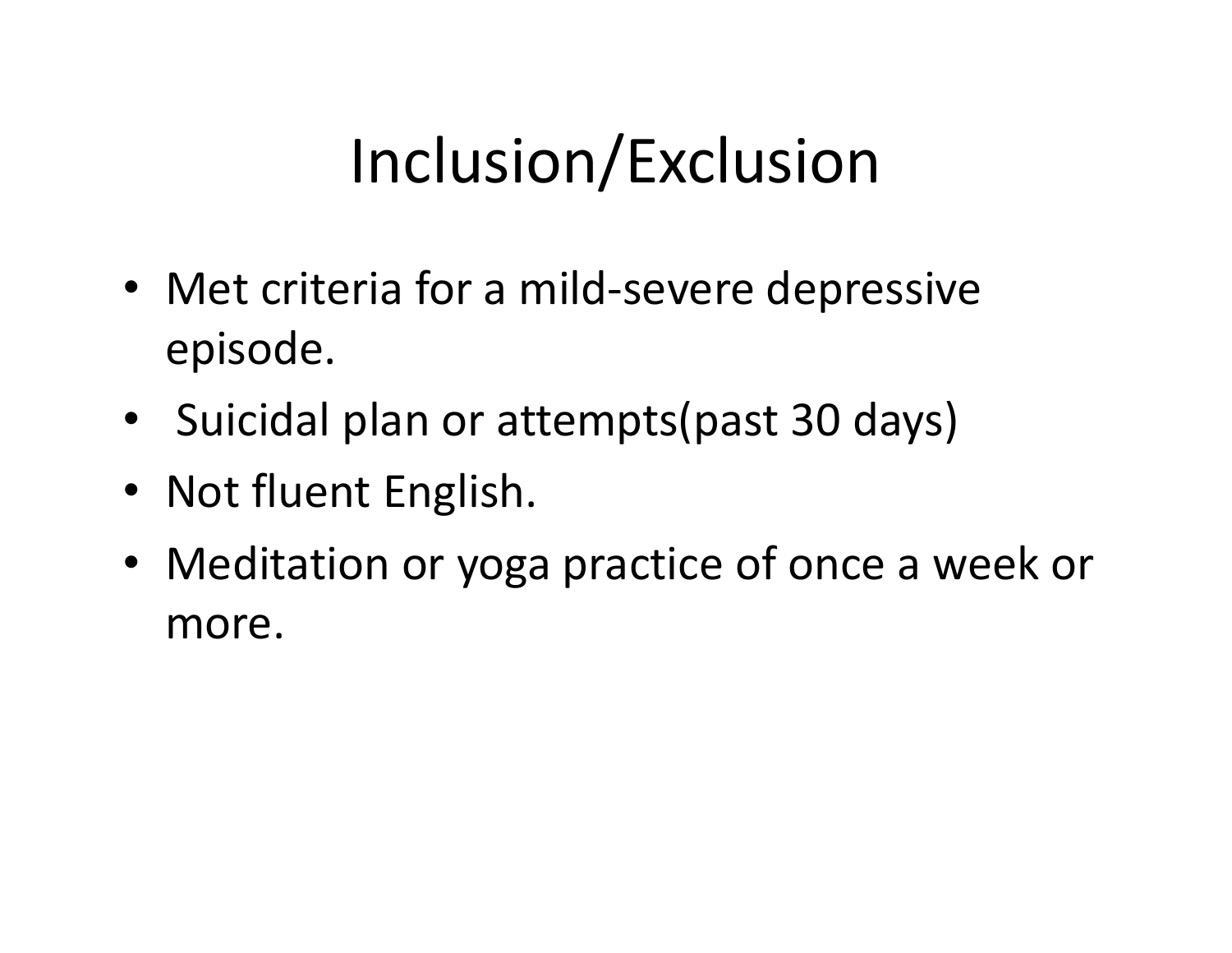# Design

- 
- **Design<br>• Eligible women's- 8 week M-Body.<br>• 60 min focus group completion M-Body group.** • 60 min focus group completion M-Body group.
- MBSR been tailored for the community.
- Focus groups were audiotaped & transcribed by a transcription company
- 86 individual were referred.
- 55 screened
- 50 were eligible
- 31 enrolled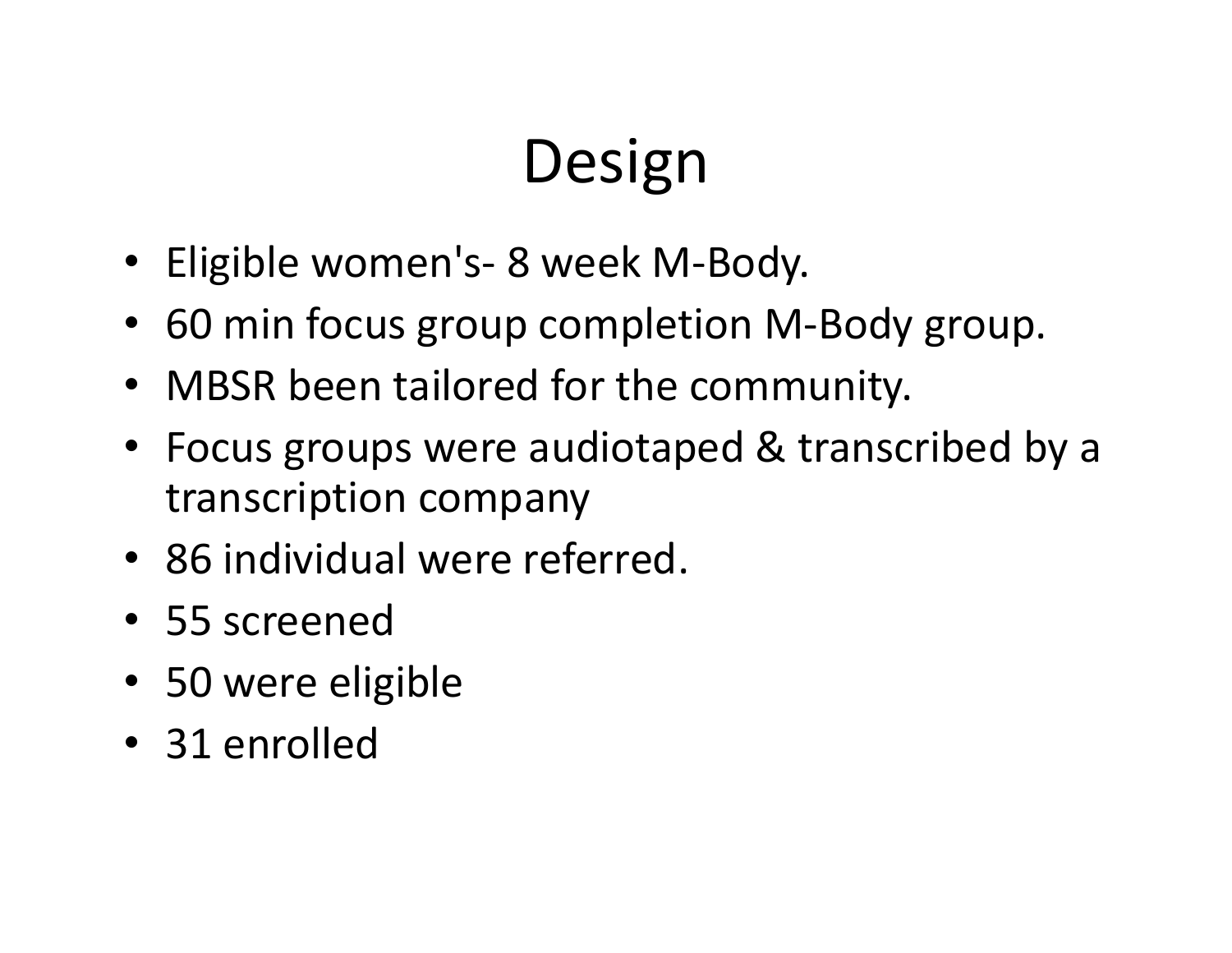- 14 women enrolled in the  $1<sup>st</sup>$  pilot, at least 14 women enrolled in the 1st pilot, a<br>1session- attendance 6.4<br>17 women enrolled in the 2<sup>nd</sup> pilot, 1
- 17 women enrolled in the  $2^{nd}$  pilot, 15 attended at least 1 session 6.6
- 4 Women : change in schedule, no response, disconnected number, medical complaints, 14 women emoled in the 1<sup>3</sup> phot, at least<br>1session- attendance 6.4<br>17 women enrolled in the 2<sup>nd</sup> pilot, 15<br>attended at least 1 session 6.6<br>4 Women : change in schedule, no response,<br>disconnected number, medical complaint concern about ability to do yoga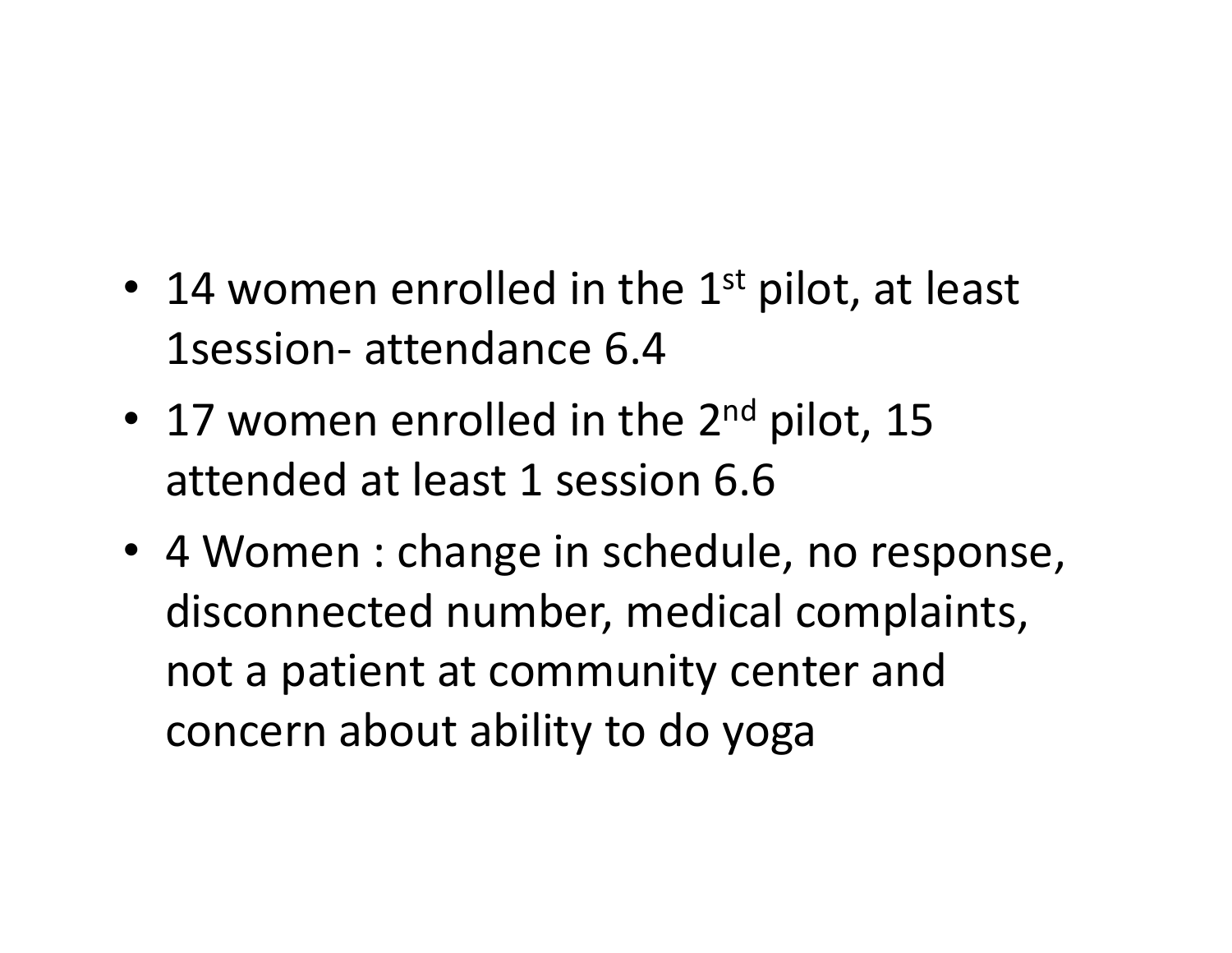# Experiences

- Reading bible.
- Reconnect the past practice of yoga Experieno<br>
• Reading bible.<br>
• Reconnect the past practic<br>
• Cope up with<br>
I. Stress,<br>
II. Depression, • Reading bible.<br>• Reconnect the past practic<br>• Cope up with<br>I. Stress,<br>II. Depression,<br>III. Social support • Reading bible.<br>• Reconnect the past practic<br>• Cope up with<br>I. Stress,<br>II. Depression,<br>III. Social support
- Cope up with
- 
- 
-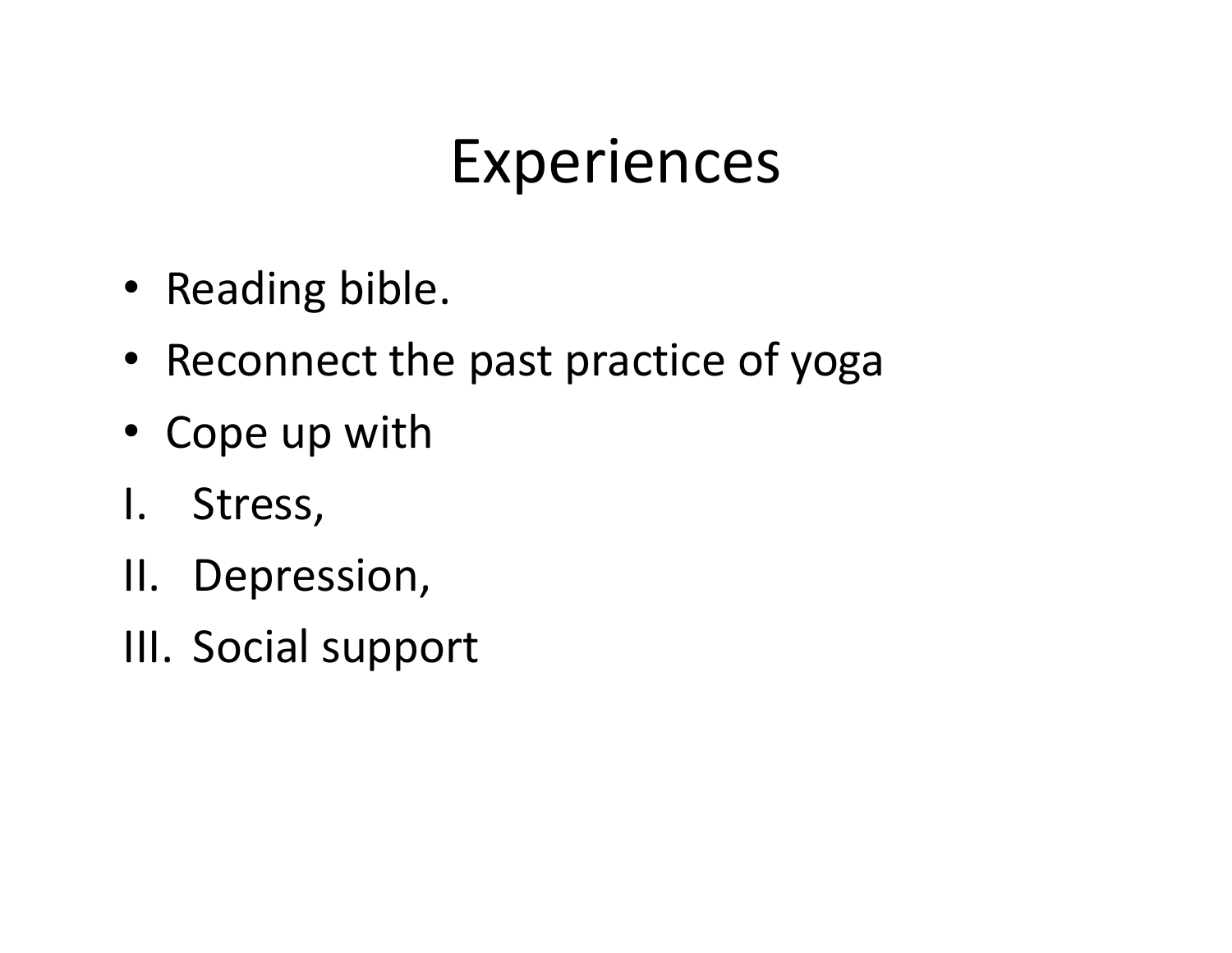## 4 main themes

- Anger: control
- Control: thoughts
- Awareness/ Focus: increased awareness in daily activities
- Calm/ relaxation: inner voice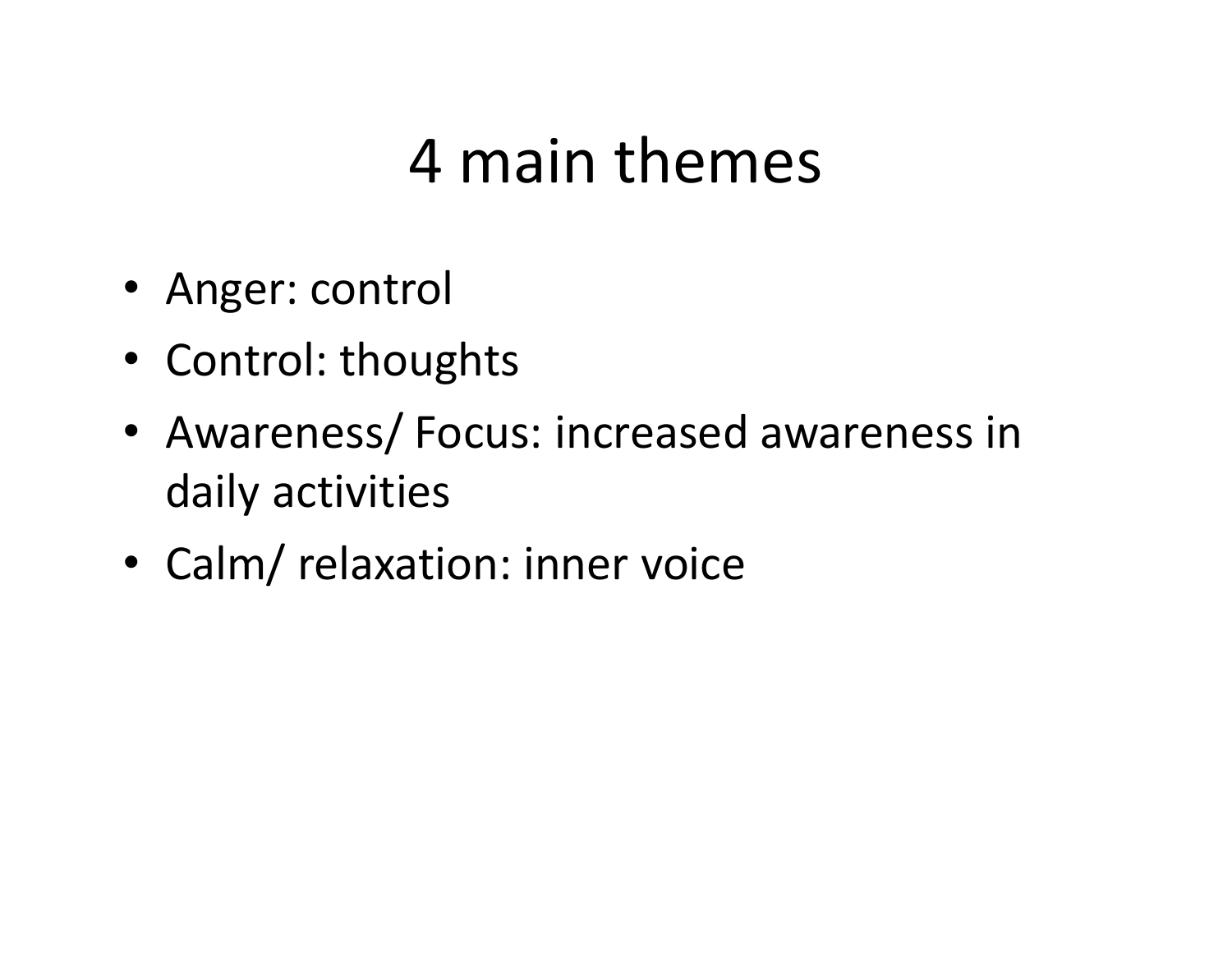### Barriers

- Transportation, Employment, Family responsibilities and Child care.
- They did not have enough time to complete the formal home practice.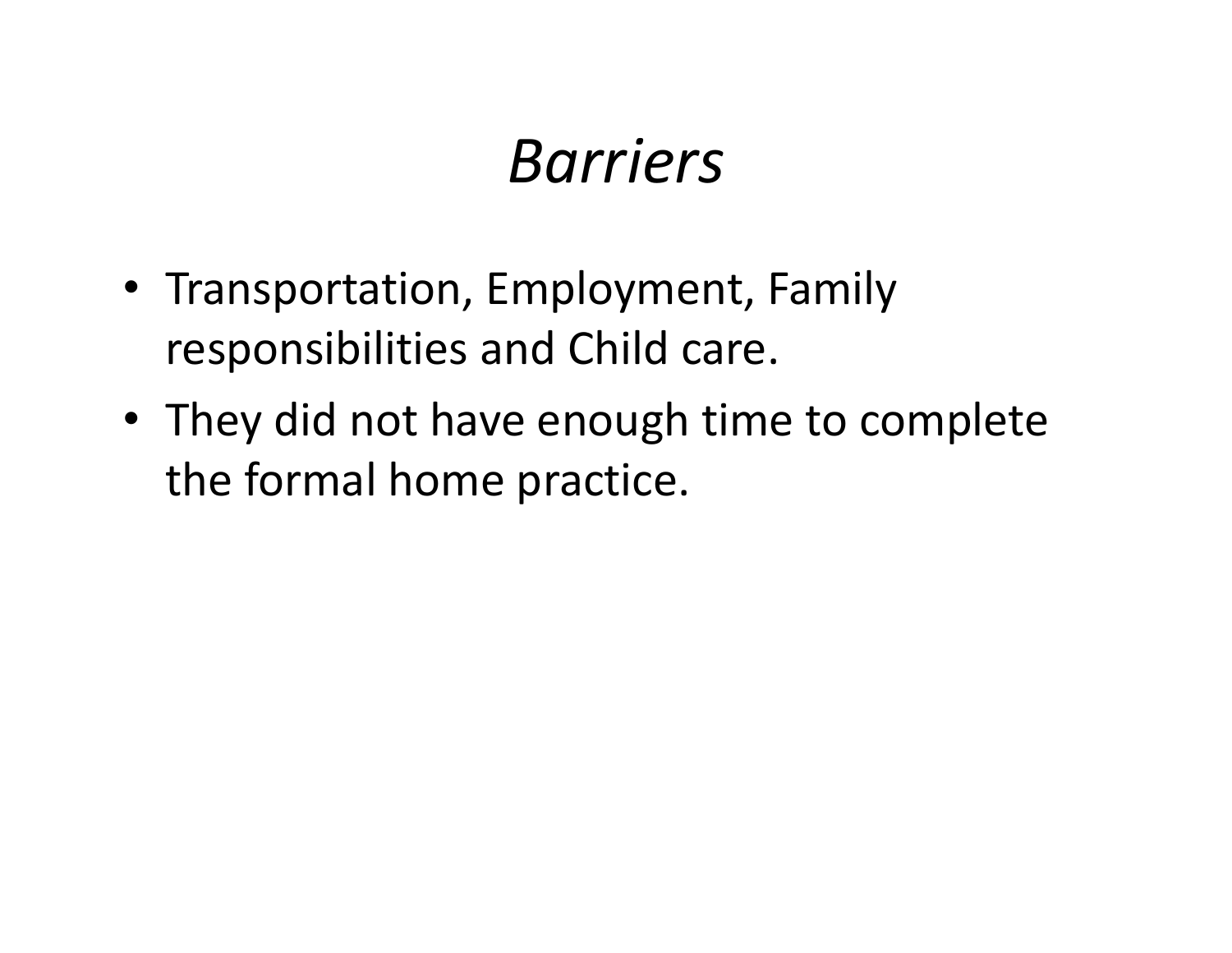# Critique

- Verbal Consent/ Informed consent.
- Current meditation/Yoga.
- Reimbursement-\$25 gift card?(unethical).
- Scales.
- Significant proportion.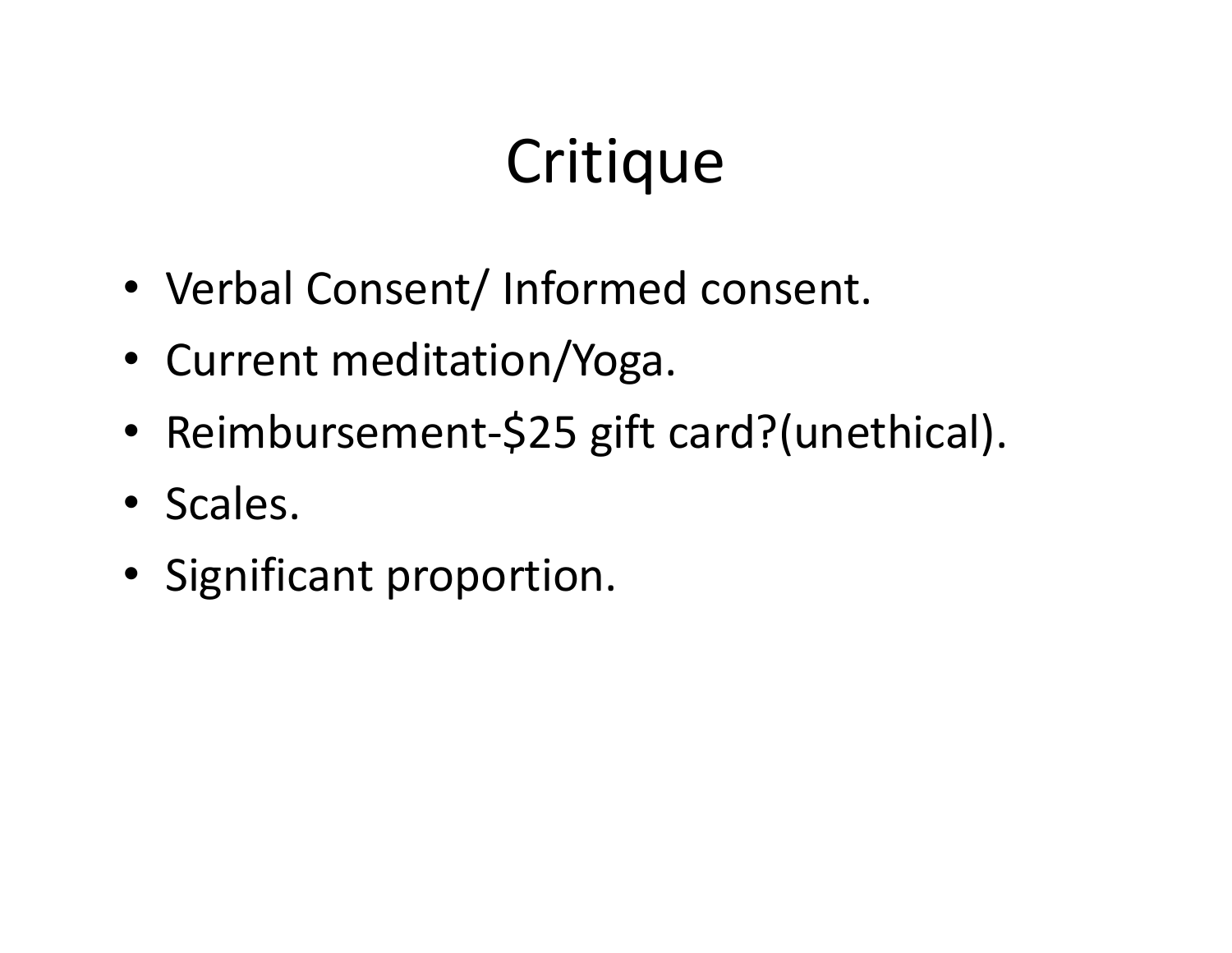### Good Points

- **Good Points<br>• Mainly addresses the importance of the<br>disease in the modern era, it causes significant<br>mortality and morbidity** Good Points<br>Mainly addresses the importance of the<br>disease in the modern era, it causes significant<br>mortality and morbidity. **Good Points<br>
Mainly addresses the importance<br>
disease in the modern era, it causes sig<br>
mortality and morbidity.<br>
To be conducted on a community** • Mainly addresses the importance of the<br>disease in the modern era, it causes significant<br>mortality and morbidity.<br>• To be conducted on a community health<br>centre population. Mainly addresses the impor<br>disease in the modern era, it ca<br>mortality and morbidity.<br>To be conducted on a com<br>centre population.
-